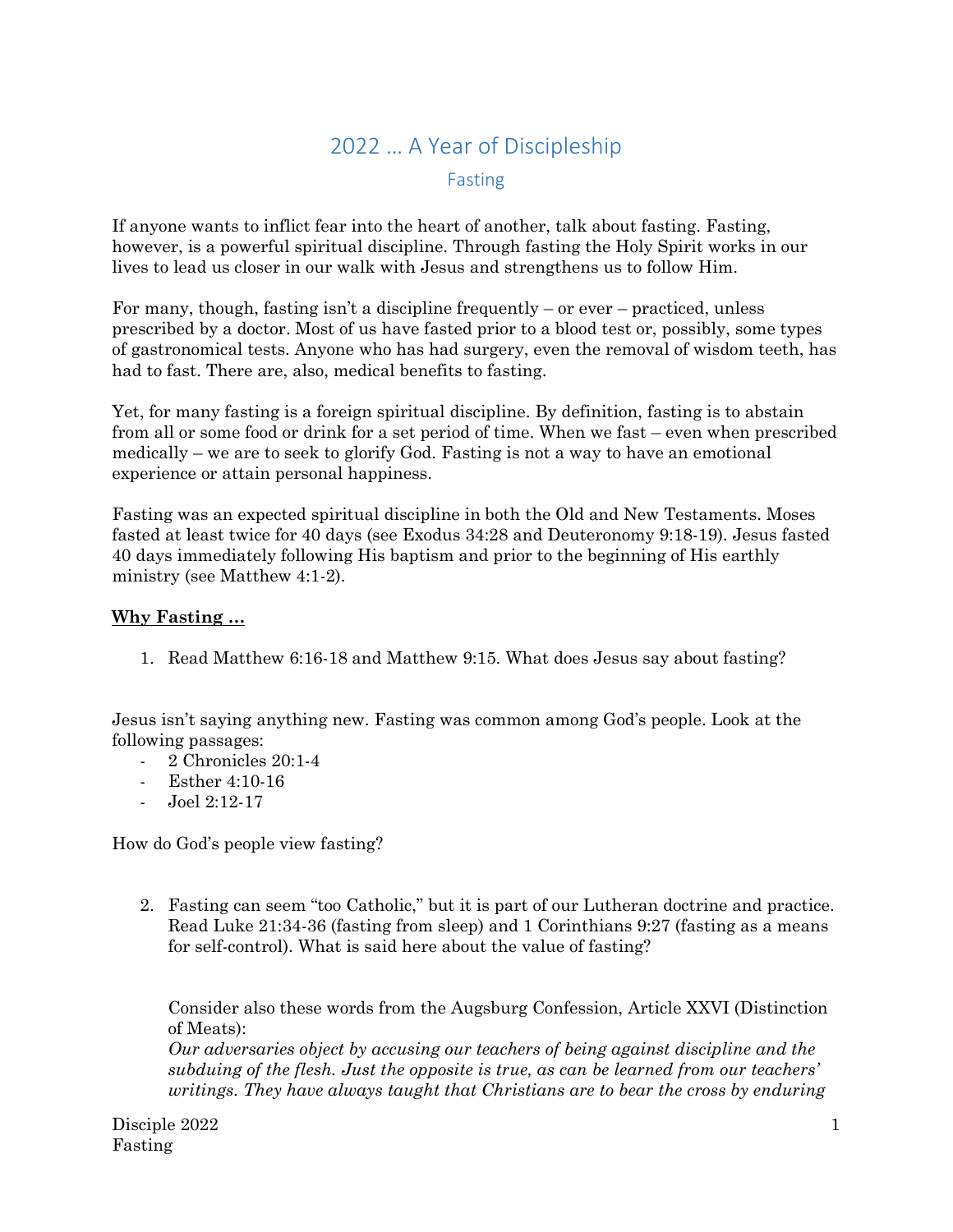*afflictions. This is genuine and sincere subduing of the flesh, to be crucified with Christ through various afflictions. Furthermore, they teach that every Christian ought to train and subdue himself with bodily restraints, or bodily exercises and labors. Then neither over-indulgence nor laziness may tempt him to sin. But they do not teach that we may merit grace or make satisfaction for sins by such exercises. Such outward discipline out to be taught at all times, not only on a few set days. Christ commands, "Watch yourselves lest our hearts be weighed down with dissipation and drunkenness." Also in Matthew 17:21, "This kind never comes out except by prayer and fasting," Paul also says, "I discipline my body and keep it under control." Here he clearly shows that he was keeping his body under control, not to merit forgiveness of sins by that discipline, but to keep his body in subjection and prepared for spiritual things, for carrying out the duties of his calling. Therefore, we do not condemn fasting in itself, but the traditions that require certain days and certain meats, with peril of conscience, as though such works were a necessary service.* (Augsburg Confession, XXVI, 30-39)

Fasting is important for all Christians, not for a select group of believers.

3. Fasting is good for us spiritually, but it doesn't forgive sins. Read Luke 18:11-12. What does Jesus say about fasting for show? Read also Matthew 16:24-26. What does Jesus say about fasting here?

While fasting doesn't earn us forgiveness of sin, nor does it earn us spiritual blessings before God. However, fasting is helpful for us in our struggle over sin. It is difficult to deny ourselves and carry the cross. Fasting is a blessing because it reminds us to hunger and thirst for God.

4. Read 1 Corinthians 6:20 and Matthew 4:3-4. What does fasting mean in the Christian life?

Though we contribute nothing to our salvation – we are saved by grace through faith in Christ – fasting keeps us focused on our Lord. Luther considered fasting fine outward training, especially prior to receiving the Lord's Supper, but faith in Christ is what is most valuable.

## **How to Fast**

- It's safer to fast until a specific time or skipping a specific meal. It's also more sustainable than a complete fast.
- If doing a food fast, consider fasting from a specific type of food (ex. candy, sugars, carbs) instead of all food, especially if you want to fast for a long period of time (such as during Lent)
- A complete fast should be very short, no longer than a few days